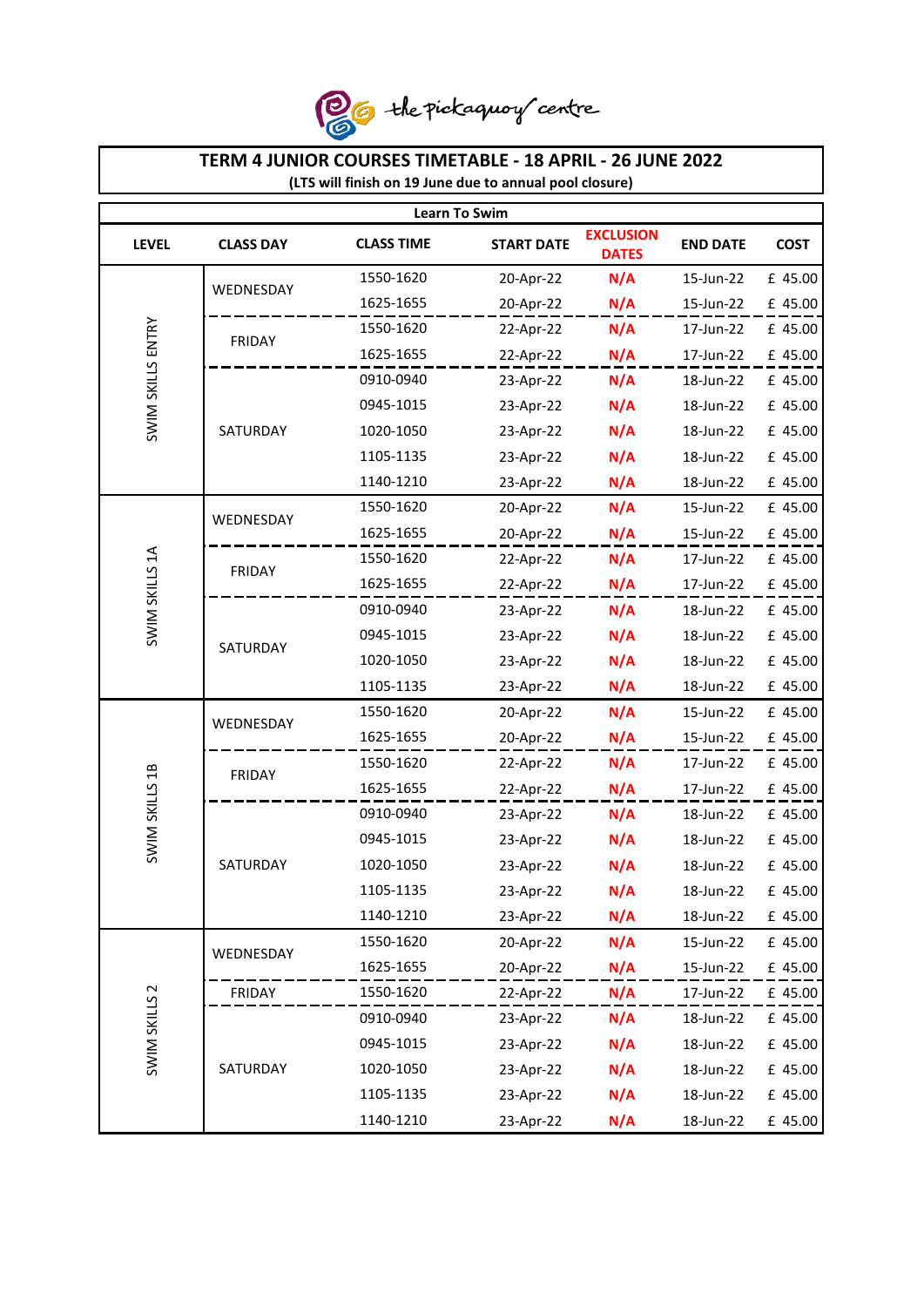| ന<br>SKILLS<br>SWIM  | <b>MONDAY</b>   | 1550-1620 | 18-Apr-22 | N/A | 13-Jun-22 | £ 45.00 |
|----------------------|-----------------|-----------|-----------|-----|-----------|---------|
|                      |                 | 1625-1655 | 18-Apr-22 | N/A | 13-Jun-22 | £ 45.00 |
|                      | FRIDAY          | 1625-1655 | 22-Apr-22 | N/A | 17-Feb-22 | £ 45.00 |
|                      | <b>SATURDAY</b> | 0910-0940 | 23-Apr-22 | N/A | 18-Jun-22 | £ 45.00 |
|                      |                 | 1020-1050 | 23-Apr-22 | N/A | 18-Jun-22 | £ 45.00 |
|                      |                 | 1105-1135 | 23-Apr-22 | N/A | 18-Jun-22 | £ 45.00 |
|                      |                 | 1140-1210 | 23-Apr-22 | N/A | 18-Jun-22 | £ 45.00 |
| <b>SWIM SKILLS 4</b> | <b>MONDAY</b>   | 1550-1620 | 18-Apr-22 | N/A | 13-Jun-22 | £ 45.00 |
|                      | <b>SATURDAY</b> | 1215-1250 | 23-Apr-22 | N/A | 18-Jun-22 | £ 45.00 |
| <b>CLUB READY</b>    | <b>SATURDAY</b> | 1255-1330 | 23-Apr-22 | N/A | 18-Jun-22 | £ 45.00 |

 $\mathbf{r}$ 

| PRESCHOOL (3-5 YEARS)  |                  |                                  |                   |                                  |                 |             |  |  |
|------------------------|------------------|----------------------------------|-------------------|----------------------------------|-----------------|-------------|--|--|
| <b>LEVEL</b>           | <b>CLASS DAY</b> | <b>CLASS TIME</b>                | <b>START DATE</b> | <b>EXCLUSION</b><br><b>DATES</b> | <b>END DATE</b> | <b>COST</b> |  |  |
|                        | <b>MONDAY</b>    | 1235-1305                        | 18-Apr-22         | N/A                              | 13-Jun-22       | £ 45.00     |  |  |
|                        | <b>MONDAY</b>    | 1310-1340                        | 18-Apr-22         | N/A                              | 13-Jun-22       | £ 45.00     |  |  |
|                        | <b>MONDAY</b>    | 1345-1415                        | 18-Apr-22         | N/A                              | 13-Jun-22       | £ 45.00     |  |  |
|                        | <b>MONDAY</b>    | 1420-1450                        | 18-Apr-22         | N/A                              | 13-Jun-22       | £ 45.00     |  |  |
|                        | <b>MONDAY</b>    | 1455-1525                        | 18-Apr-22         | N/A                              | 13-Jun-22       | £ 45.00     |  |  |
|                        | <b>TUESDAY</b>   | 1735-1805                        | 19-Apr-22         | N/A                              | 14-Jun-22       | £ 45.00     |  |  |
|                        | <b>TUESDAY</b>   | 1810-1840                        | 19-Apr-22         | N/A                              | 14-Jun-22       | £ 45.00     |  |  |
| PRESCHOOL<br>(3-5 YRS) | <b>TUESDAY</b>   | 1845-1915                        | 19-Apr-22         | N/A                              | 14-Jun-22       | £ 45.00     |  |  |
|                        | <b>THURSDAY</b>  | 1310-1340                        | 21-Apr-22         | N/A                              | 16-Jun-22       | £ 45.00     |  |  |
|                        | <b>THURSDAY</b>  | 1345-1415                        | 21-Apr-22         | N/A                              | 16-Jun-22       | £ 45.00     |  |  |
|                        | <b>THURSDAY</b>  | 1420-1450                        | 21-Apr-22         | N/A                              | 16-Jun-22       | £ 45.00     |  |  |
|                        | <b>THURSDAY</b>  | 1455-1525                        | 21-Apr-22         | N/A                              | 16-Jun-22       | £ 45.00     |  |  |
|                        | <b>THURSDAY</b>  | 1735-1805                        | 21-Apr-22         | N/A                              | 16-Jun-22       | £ 45.00     |  |  |
|                        | <b>THURSDAY</b>  | 1810-1840                        | 21-Apr-22         | N/A                              | 16-Jun-22       | £ 45.00     |  |  |
|                        | <b>THURSDAY</b>  | 1845-1915                        | 21-Apr-22         | N/A                              | 16-Jun-22       | £ 45.00     |  |  |
|                        |                  | <b>CLIMBING &amp; BOULDERING</b> |                   |                                  |                 |             |  |  |
| <b>LEVEL</b>           | <b>CLASS DAY</b> | <b>CLASS TIME</b>                | <b>START DATE</b> | <b>EXCLUSION</b><br><b>DATES</b> | <b>END DATE</b> | <b>COST</b> |  |  |
| 50+ CLIMB              | WEDNESDAY        | 1400-1500                        | 20-Apr-22         | N/A                              | 22-Jun-22       | £ 65.50     |  |  |
| NICAS $1/2$            | <b>MONDAY</b>    | 1600-1700                        | 18-Apr-22         | N/A                              | 20-Jun-22       | £ 65.50     |  |  |
| (CLIMBING 7+ YRS)      | <b>TUESDAY</b>   | 1600-1700                        | 19-Apr-22         | N/A                              | 21-Jun-22       | £ 65.50     |  |  |
| NICAS <sub>3</sub>     | <b>THURSDAY</b>  | 1600-1730                        | 21-Apr-22         | N/A                              | 23-Jun-22       | £ 98.00     |  |  |
| NICAS 3/4              | WEDNESDAY        | 1800-1930                        | 20-Apr-22         | N/A                              | 22-Jun-22       | £ 98.00     |  |  |

| NICAS <sub>3</sub>                        | THURSDAY                     | 1600-1730 | 21-Apr-22 | N/A | 23-Jun-22 | £ 98.00            |
|-------------------------------------------|------------------------------|-----------|-----------|-----|-----------|--------------------|
| NICAS 3/4                                 | WEDNESDAY                    | 1800-1930 | 20-Apr-22 | N/A | 22-Jun-22 | £ 98.00            |
| NICAS <sub>4</sub>                        | WEDNESDAY                    | 1715-1845 | 20-Apr-22 | N/A | 22-Jun-22 | £ 98.00            |
|                                           | THURSDAY                     | 1715-1845 | 21-Apr-22 | N/A | 23-Jun-22 | £ 98.00            |
|                                           | FRIDAY                       | 1400-1530 | 22-Apr-22 | N/A | 24-Jun-22 | £ 98.00            |
|                                           |                              | 1600-1730 | 22-Apr-22 | N/A | 24-Jun-22 | £ 98.00            |
| <b>FAMILY CLIMB</b>                       | WEDNESDAY                    | 1600-1700 | 20-Apr-22 | N/A | 22-Jun-22 | £100<br>per family |
| (1 ADULT & 1 CHILD 4<br>$+ YRS$           | THURSDAY                     | 1745-1845 | 21-Apr-22 | N/A | 23-Jun-22 | £100<br>per family |
| NIBAS <sub>1</sub><br>(BOUDLERING 7+ YRS) | <b>MONDAY</b><br>$(7 + yrs)$ | 1900-2000 | 18-Apr-22 | N/A | 20-Jun-22 | £ 65.50            |
|                                           | THURSDAY<br>$(16 + yrs)$     | 2015-2115 | 21-Apr-22 | N/A | 23-Jun-22 | £ 65.50            |